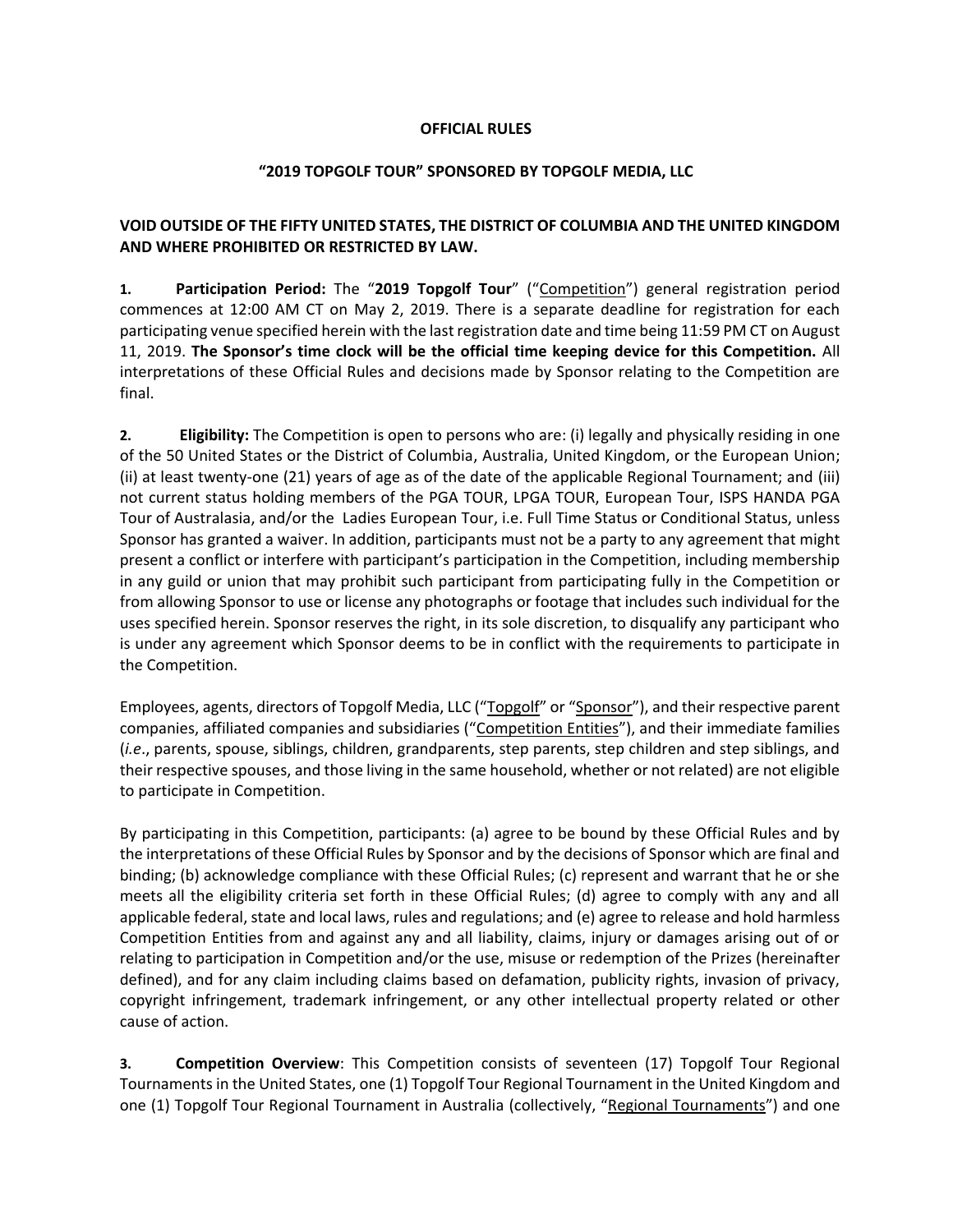(1) final Topgolf Tour Championship ("Topgolf Tour Championship"), plus one (1) top scoring team from all of the teams registered in the Military Division (as defined below in Section 4) in for the Regional Tournaments will be selected to compete in the Topgolf Tour Championship with the winning teams from the Regional Tournaments. The Regional Tournaments and the Topgolf Tour Championship will collectively be referred to herein as (the "Competition"). The Topgolf Tour Regional Tournament in the United Kingdom and Australia will be subject to their own set of official rules (respectively, the "UK Official Rules" and "Australia Official Rules") that will be consistent with these Official Rules. Participants participate in the Competition as part of a team of two (2) individuals and that Team is determined at the time of registration for the Competition (each a "Team" and collectively "Teams"). Each Team member must meet the eligibility requirements stated in the Official Rules. All match plays are judged by Team score by Sponsor whose decisions are final and binding. Sponsor assumes no responsibility for, and will not resolve, any disputes among Team members regarding any aspect of the Competition, including the registration process, payment of the registration fee and/or any other matter. If any such disputes interfere with the operation of the Competition, the applicable Team(s), including both members of Team(s), may be disqualified from the Competition in Sponsor's absolute and sole discretion. The winners of the Regional Tournaments will be the Team at each Venue (defined below) with the highest Team score in the Final Round (as further described in Section 5 herein). The winners of the Topgolf Tour Championship will also be the Team with the highest Team score in the Final Round of the Topgolf Tour Championship.

The Regional Tournaments for the United States take place on the dates and at the locations listed below in Section 4, (each a "Venue" and collectively "Venues"). Up to sixty-eight (68) Teams will participate in the Regional Tournament at each Venue on the applicable date. The Team with the highest Team Score in the Final Round at the Regional Tournament for each Venue will be determined to be the Regional Champions for that Venue. Each Regional Champion Team will be eligible to compete in the Topgolf Tour Championship (pending verification and compliance with the Official Rules). In addition, one (1) top scoring team out of all of the teams registered in the Military Division (as defined below in Section 4) for the Regional Tournaments will be selected to compete in the Topgolf Tour Championship.

The Topgolf Tour Championship will take place in Las Vegas, Nevada on August 24-25, 2019. All participants must be prepared to travel to the Topgolf Tour Championship if they are determined to be a Regional Champion or a Military Division winner. Dates are subject to change in Sponsor's sole discretion. If a potential Regional Champion or the a member of the winning Team from the Military Division is not available to travel on the dates specified by Sponsor, or for any other reason cannot or will not attend the Topgolf Tour Championship, Regional Champion privileges or Military Division winner privileges will be terminated for that Regional Champion Team or a Military Division winning Team and, if time permits, an alternate Regional Champion Team or Military Division Team next in contention for Regional Champion or Military Division winner designation from that Venue will be determined to be the Regional Champions or Military Division winners for that Venue (pending verification and compliance with these Official Rules). For the Topgolf Tour Championship any individual member of Team that is not a legal resident of the United States will have to demonstrate status such that the individual has the right to participate in the Topgolf Tour Championship in Las Vegas, Nevada.

#### **AMATEUR STATUS**

**WINNING PRIZES OF VALUE IN A GOLF-BASED COMPETITION SUCH AS THIS COMPETITION MAY AFFECT THE PARTICIPANT'S STATUS AS AN AMATEUR UNDER THE RULES OF AMATEUR STATUS. If you have questions, please consult the rules and/or the governing bodies: [http://www.usga.org/rules/rules-of-](http://www.usga.org/rules/rules-of-amateur-status.html)**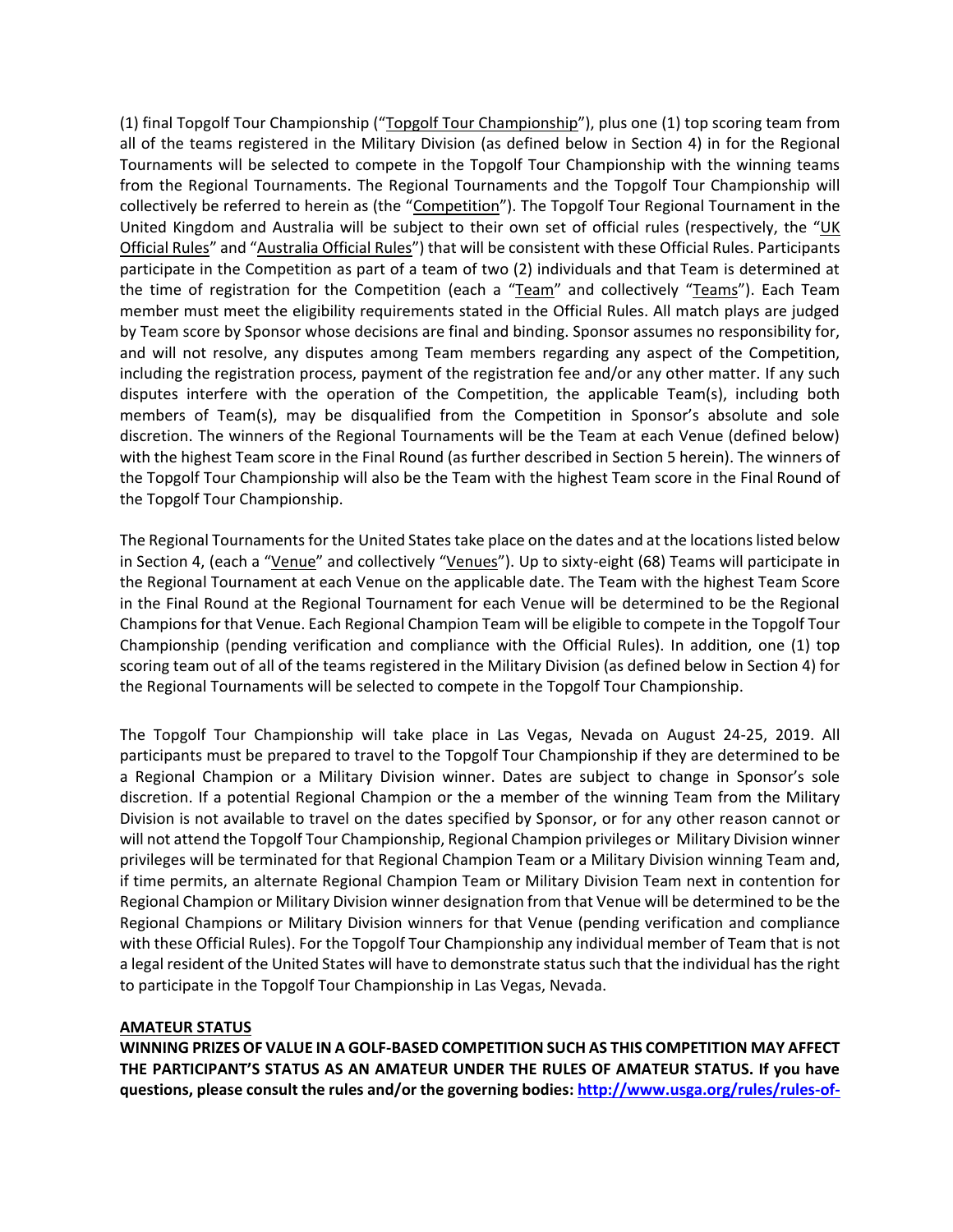#### **[amateur-status.html.](http://www.usga.org/rules/rules-of-amateur-status.html)**

References to "amateur" herein are referring to amateurs that currently have amateur status. If an amateur participant **wants to waive their amateur status,** then he/she must indicate that during the onsite Competition registration process specified in Section 4 herein.

If an amateur participant **does not want to waive their amateur status**, then he/she must indicate that during the onsite Competition registration process. If during the onsite registration process, a participant indicates that they **do not want to waive their amateur status** and they go on to become a potential Regional Champion, they will be given an opportunity to rescind that election and waive their amateur status during the time frame allowed during the Regional Champion Verification process specified in Section 9 herein.

# **ONLY TEAMS MADE UP OF NON-AMATEURS OR AMATEURS THAT HAVE WAIVED THEIR STATUS WILL BE ABLE TO ACCEPT ANY APPLICABLE COMPETITION PRIZES IN THEIR ENTIRETY.**

While amateurs are permitted to participate in Competition, if an amateur participant is determined to be a Regional Champion or part of the winning Team from the Military Division and does not waive their amateur status, amateur participant agrees that he/she must forfeit the Regional Champion Prize and will also not be offered a Player Services Agreement (hereinafter defined) and no substitute prize will be offered. In addition, if a Regional Champion Team or a Military Division winning Team with an amateur participant who has not waived their amateur status, is determined to be the Tour Champions, then the amateur participant must forfeit the Topgolf Tour Championship Prize in its entirety and in lieu of the Topgolf Tour Championship Prize **\$750.00** in Topgolf gift cards will be awarded to the amateur Winner(s) as the total permitted to be awarded to a winning amateur that has not waived his/her status is **\$750.00** in conforming prizes, per the USGA.

#### **PROFESSIONAL STATUS**

**Individuals that are current, status holding members of the PGA TOUR, LPGA TOUR, European Tour, ISPS HANDA PGA Tour of Australasia, and/or the Ladies European Tour; i.e. Full Time Status or, Conditional Status are not eligible to participate in Competition, unless sponsor has granted a waiver. Individuals who are golf teaching professional are eligible to participate in the Championship unless they are actively playing in professional golf competitions as described above.**

#### **PLAYER SERVICES AGREEMENT**

In addition to the Affidavit referred to in Section 9 herein, at the time of Regional Championship Verification or at the timing of the selection of the winning Team from the Military Division, each potential Regional Champion or Military Division winner, excluding any member of a Team that has not waived their amateur status, will also be presented with an agreement from Sponsor ("Player Services Agreement"). Visit <http://tour.topgolf.com/assets/docs/playerservicesagreement.pdf> to view the terms of this Player Services Agreement. Sponsor agrees to negotiate the terms and conditions of the Player Services Agreement in good faith within the usual and customary parameters of agreements of its kind, provided that, if Sponsor and potential Regional Champion or winning Team members from the Military Division fail to agree on the material terms of the Player Services Agreement and such potential Regional Champion or Military Division winner fails to execute the Player Services Agreement within five (5) days following the date the Player Services Agreement is presented to a potential Regional Champion or a Military Division winner, Sponsor reserves the right to disqualify the potential Regional Champion or a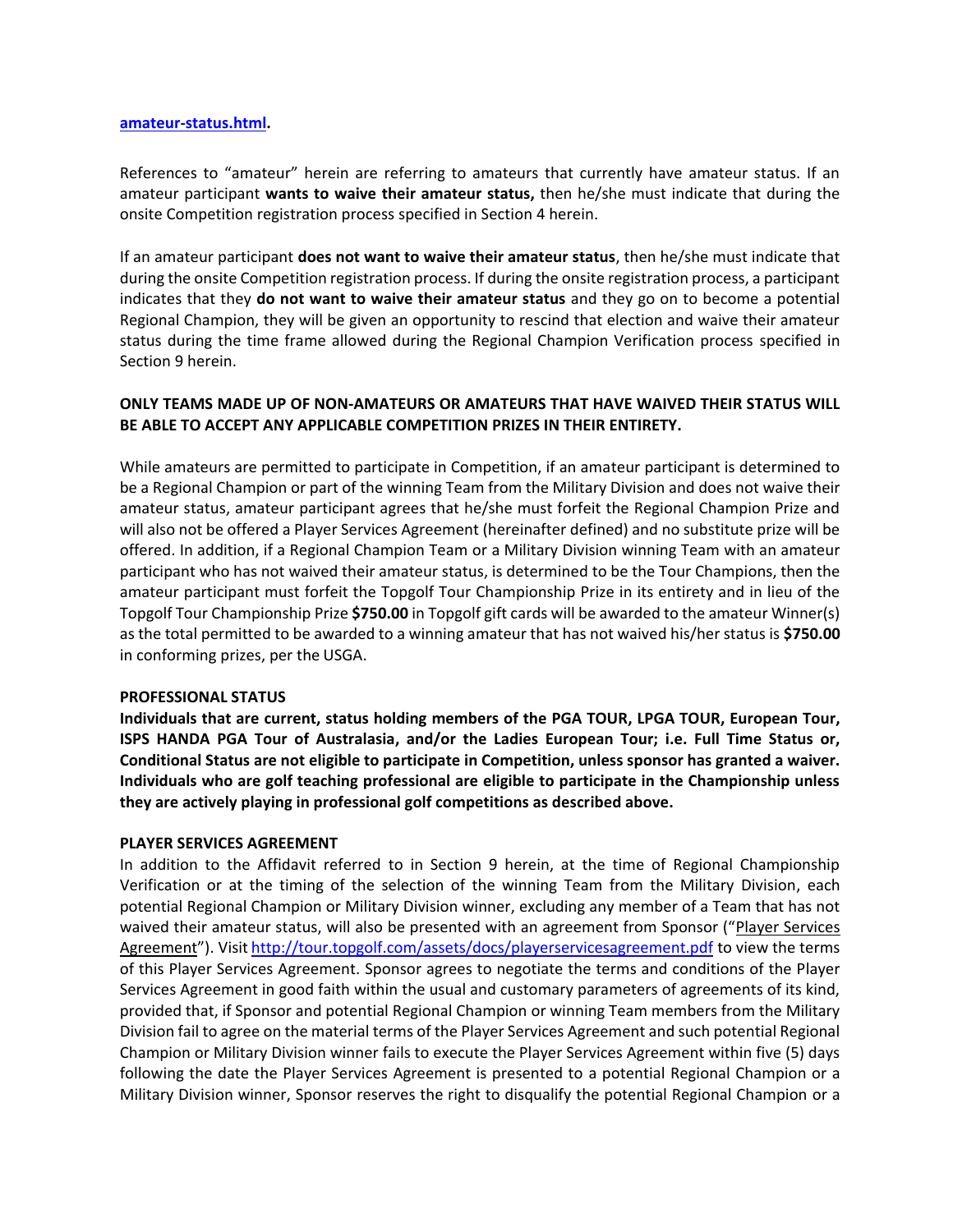Military Division winner and his/her Team member and select an alternate potential Regional Tournament Team or a Military Division Team next in contention for Regional Champion Winner or Military Division winner designation from the applicable Venue will determined to be the potential Regional Champion Winners or the winning Team from the Military Division.

**NOTE: If a potential Regional Champion or a winning Team member from the Military Division already has a valid Licensing Rights Agreement in place with Topgolf he/she will not be offered a Player Services Agreement but will still be eligible to receive all other applicable elements of the Regional Champion Prize.**

# **4. To Register in the United States:**

**Online Registration**: General Registration for the Competition commences at 12:00 AM CT on May 2, 2019. Registration is Venue based and each Venue will accept up to sixty-eight (68) Teams that can participate in the Regional Tournament at that Venue, with Sponsor reserving the right to place up to six (6) Teams of their choice at each Venue, provided all of those participants meet the eligibility requirements of these Official Rules and register in the manner and within the timeframe specified herein. The deadline for registration for each Venue is listed below. **Registration is on a first-come, first served basis and will end the earlier of: (i) when up to sixty-eight (68) Teams have registered for the specific Venue; or (ii) the applicable deadline listed below.** A Venue-specific Team wait list will be accepted for each Venue once sixty-eight (68) Teams have registered for that particular Venue. Registrants on the wait list will be notified via email in the event a Team spot opens at their selected Venue and they will have twenty-four (24) hours from the time the email is sent to complete the above Competition registration process. If he/she does not complete the registration process within that twenty-four (24) hour period, then they will forfeit their right to register and the next person on the wait list will be notified. All registrations must be completed seven (7) days prior to the applicable Regional Tournament. Each participant can register for and participate in the Competition at one (1) Venue only.

**Registration in the Military Division**. Eligible Teams have the option to register in a special division for qualified active duty service members or veterans of the U.S. Armed Forces (the "Military Division") when they register for their selected Venue. The Military Division is open to teams where both team member are active-duty service members and veterans (both players must have a valid military ID, DD-214 or driver license with a veteran designation to qualify). Topgolf will keep a separate "Leader Board" of the scores for all Teams that compete in all of the Regional Tournaments. The highest-scoring Team in the Military Division across all Regional Tournaments (that is not a winner of their Regional Tournament and excluding Las Vegas, Australia, and the UK) will advance to the Tour Championship in Las Vegas.

**Each Team participant must complete an Online Registration for the Competition, but one participant may pay the applicable fees for both Team members.** Each team Member ("Registrant"), as part of the process to register for the Competition, must do the following: (i) visit **[http://tour.topgolf.com](http://tour.topgolf.com/)** and provide names of both participants (chosen Team member must also be eligible, as per the Official Rules, to participate in Competition); (ii) select a Regional Tournament Venue; (iii) complete the registration form in its entirety; (iv) agree to all of the terms and conditions of the Official Rules; (v) certify that the Registrant is not active, tour player on one or more of the golf association listed above at the time of registration and will not be throughout the Competition; and (vi) pay the applicable registration fees listed below for the Registrant only or in total for both members of Team. Only fully completed registration forms are eligible. If a Registrant pays the registrations fees for both Team members, it is the responsibility of the Registrant to seek registration fee reimbursement from his/her chosen Team member. Within twenty-four (24) from the time of registration, Registrant will receive an email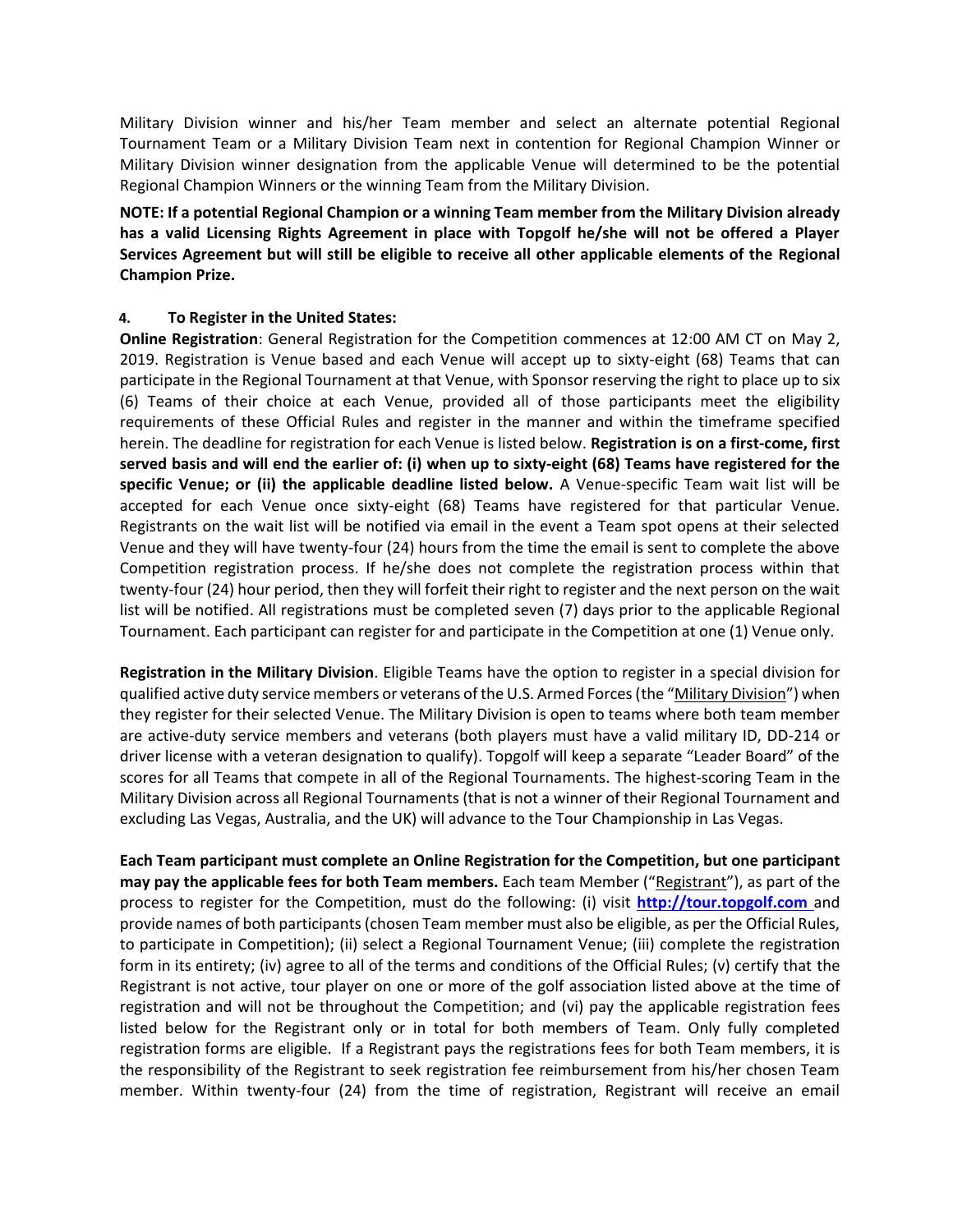containing information about the Competition, including a link to the Competition Official Rules. A Registrant can change their selected Team member up until the time of onsite registration on the day of applicable Regional Tournament, so long as there is a completed registration for both Team Members. If Registrants original selected Team member has already started the onsite registration, then Registrant will no longer be able to change their selected Team member.

#### **Registration Fees in the United States**:

**Regular –** May 2, 2019 until the registration deadline (specified below) applicable to each Venue – Registration Fee – **\$170.00** per Team or **\$85.00** per individual team member plus **\$2.89** online registration service fee for each Team- for a total of **\$172.89.**

**PGA of America Discounts:** Eligible Teams (i.e., teams where both Team members have a valid PGA of America Member ID) who register will receive a ten percent (10%) discount off the charges listed above by showing their PGA of America Member ID card as well as a Photo ID upon registration.

A Registrant may pay for both Team members or each Team member may separately pay the Registration Fee. Each Team member, however, must provide his or her registration information and agree to be bound by these Official Rules before a registration for a Team is considered completed.

**Veterans Discounts:** Eligible Teams (i.e., teams where both team members are active-duty service members or veterans of the U.S. Armed Forces where both players have a valid military ID, DD-214 or driver license with a veteran designation) who register in the Military Division with the appropriate promotional code will receive a twenty percent (20%) discount off the charges listed above.

A Registrant may pay for both Team members or each Team member may separately pay the Registration Fee. Each Team member, however, must provide his or her registration information and agree to be bound by these Official Rules before a registration for a Team is considered completed.

# **Registration Fee Cancellation Policy in the United States:**

Registrant will receive a 100% registration fee refund if they cancel their Competition registration seven (7) days prior to the applicable Regional Tournament.

No refunds will be given if Registrant cancels less than seven (7) days prior to the applicable Regional Tournament.

To cancel registration, Registrants must email Sponsor at **[tour@topgolf.com.](mailto:tour@topgolf.com)** In the event of a dispute over who submitted a registration, the "authorized account subscriber" of the e-mail account used to participate in the Competition at the actual time of registration, will be deemed to be the Registrant. The "authorized account subscriber" for online registrations is defined as the natural person who is assigned an e-mail address by an Internet access provider, online service provider or other organization that is responsible for assigning email addresses for the domain associated with the submitted e-mail address. Proof of registration will not be deemed to be proof of receipt of registration by Sponsor.

**BACK UP TEAM** - Due to the nature of the Competition, and the time involved in verifying Regional Tournament Winners and the travel planning time necessary to get Regional Tournament Winners to Las Vegas to participate in the Topgolf Tour Championship, Sponsor reserves the right to select a runner-up Team from the Regional Tournament taking place at Topgolf Las Vegas as a back-up Team to participate in the Topgolf Tour Championship in the event that an already verified winning team of a Regional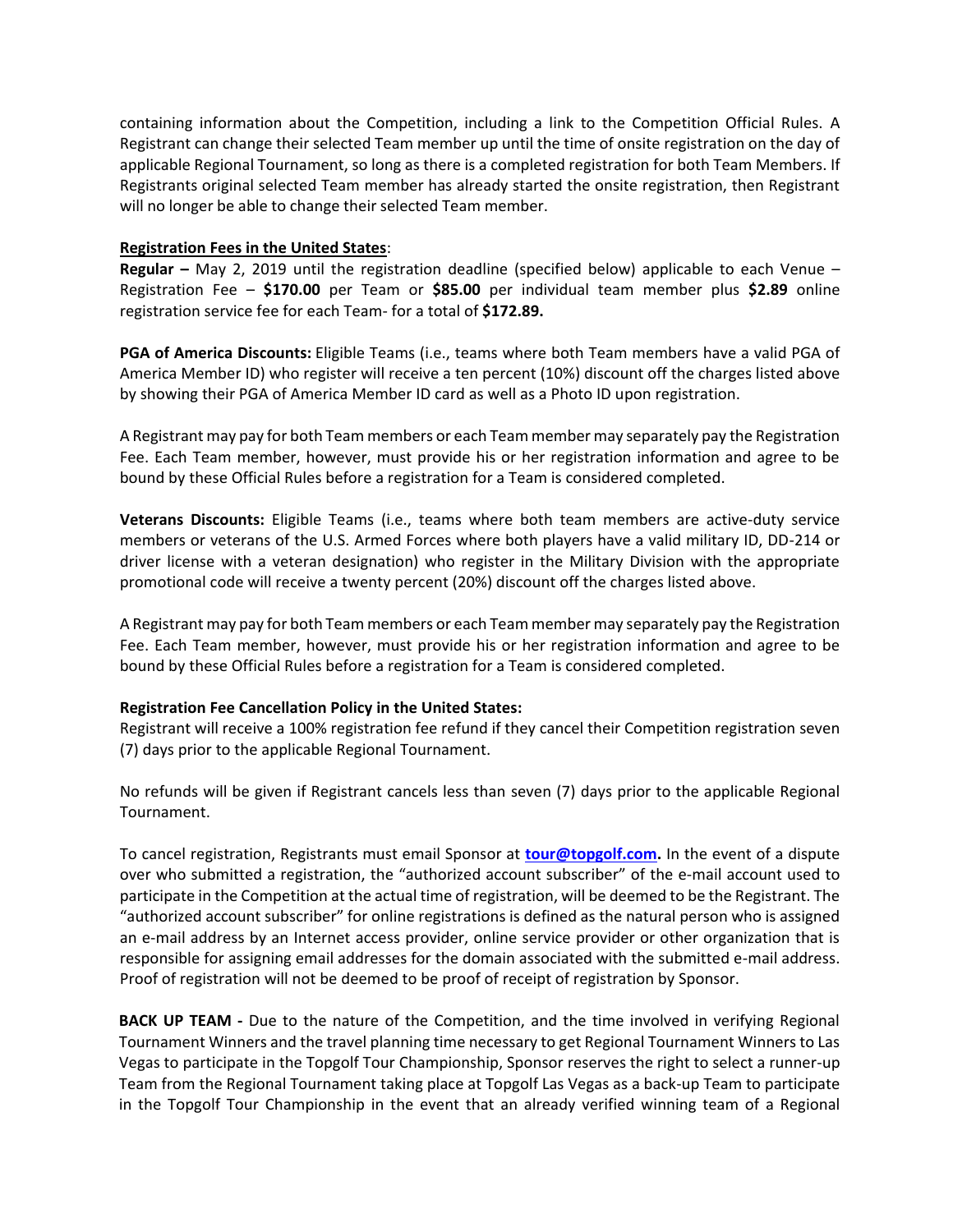Tournament cannot, for any reason, attend the Topgolf Tour Championship and time does not allow for replacing that Team with the runner-up Team from their participation Venue ("Back-Up Team"). The Back-Up Team will go through the verification process outlined in Section 9 herein at the same time as the Regional Champions from that Venue and they will be presented with the documents required to be signed if they are called upon to step in as a Regional Champion but they will not be asked to execute the W9 Form or the Affidavit unless it is determined that they will be participating in Topgolf Tour Championship. If they become Tour Champions, they will then be required to sign the Player Services Agreement in order to be awarded the Topgolf Tour Championship Prize.

All information submitted by participants is subject to and will be treated in a manner consistent with Topgolf's Privacy Policy accessible at **<https://topgolf.com/us/company/privacy-policy/>** By participating in Competition, participants hereby agree that Topgolf may collect and use their personal information in compliance with its Privacy Policy and acknowledge that they have read and accepted the Topgolf Privacy Policy.

**The following are the dates and Topgolf Venue locations for the Regional Tournaments in the United States.** All Regional Tournaments will take place between 8:00 AM – 1:30 PM, 8:30 AM – 2:00 PM, 4:00 PM – 9:00 PM or 6:00 PM – 11:00 PM local time at each Venue. **Registration will close at 11:59 PM CST three days prior to the scheduled date for each Regional Tournament**.

| <b>Date</b> | Venue                        | Location                                                                 |
|-------------|------------------------------|--------------------------------------------------------------------------|
| 6/24/2019   | <b>Topgolf Austin</b>        | 2700 Esperanza Crossing, TX 78758                                        |
| 6/24/2019   | <b>Topgolf Orlando</b>       | 9295 Universal Blvd, Orlando, FL 32819                                   |
| 6/24/2019   | <b>Topgolf The Colony</b>    | 3760 Blair Oaks Drive, The Colony, TX 75056                              |
| 6/24/2019   | <b>Topgolf Overland Park</b> | 10611 Nall Ave, KS 66207                                                 |
| 6/25/2019   | <b>Topgolf Chigwell</b>      | Abridge Rd, Chigwell Essex IG7 6BX                                       |
| 6/30/2019   | <b>Topgolf Jacksonville</b>  | 10531 Brightman Boulevard, FL 32246                                      |
| 6/30/2019   | <b>Topgolf Scottsdale</b>    | 9500 Talking Stick Way, AZ 85256                                         |
| 6/30/2019   | <b>Topgolf Sacramento</b>    | 1700 Freedom Way, Roseville, CA 95678                                    |
| 6/30/2019   | Topgolf St. Louis            | 16851 N Outer 40 Rd., Chesterfield, MO 63005                             |
| 7/13/2019   | <b>Topgolf Mount Laurel</b>  | 104 Centerton Rd. Mount Laurel, NJ 08054                                 |
| 7/14/2019   | Topgolf Pittsburgh           | 400 Presto-Sygan Rd Bridgeville, PA 15017                                |
| 7/14/2019   | <b>Topgolf Charlotte</b>     | 8024 Savoy Corporate Dr, Charlotte, NC 28273                             |
| 7/18/2019   | <b>Topgolf Gold Coast</b>    | Cnr. Roadshow Way and Entertainment Road Oxenford<br>QLD, 4210 Australia |
| 7/20/2019   | Topgolf Loudoun              | 20356 Commonwealth Center Dr. Ashburn, VA 20147                          |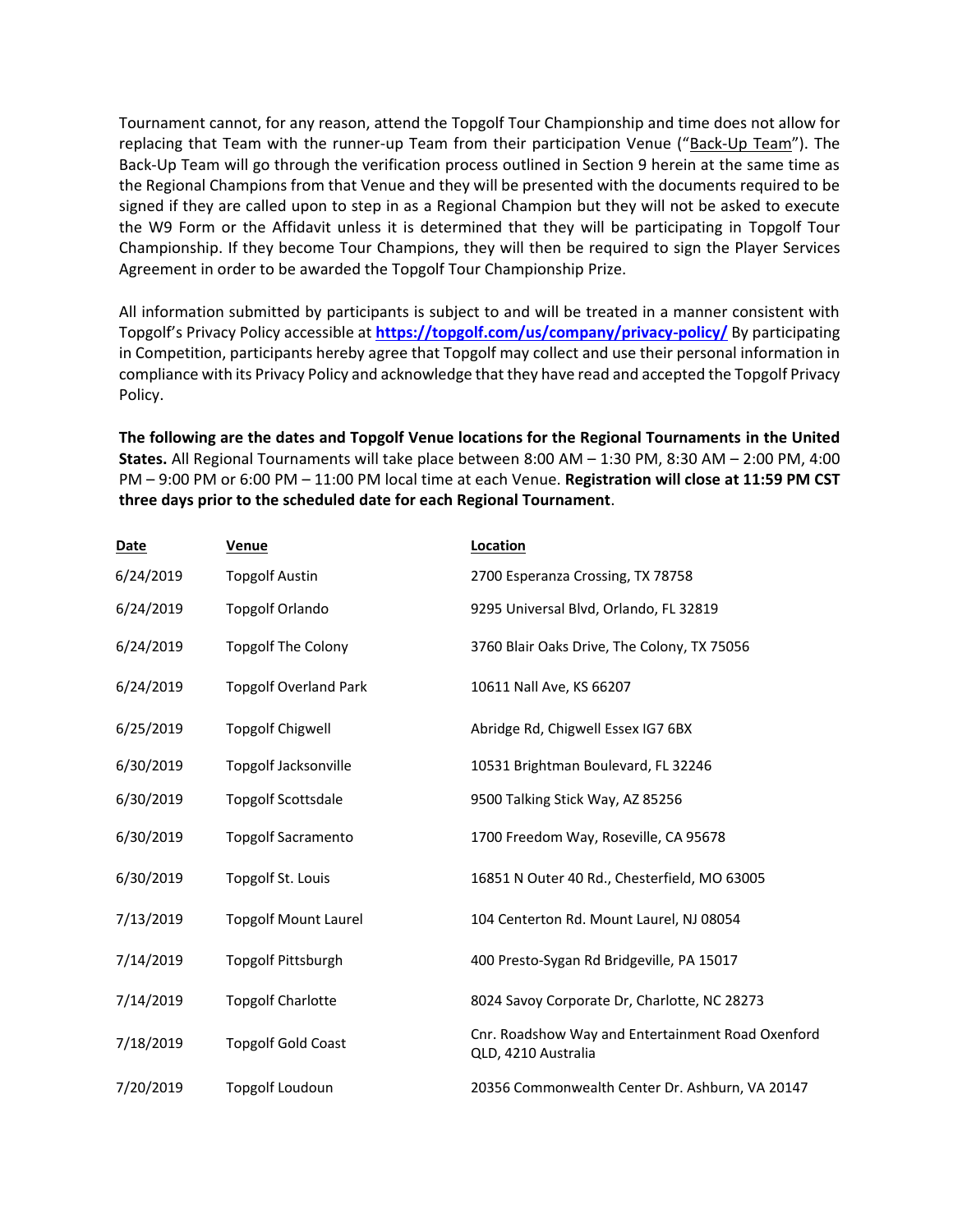| 7/20/2019               | <b>Topgolf Alpharetta</b>                      | 10900 Westside Parkway Alpharetta, GA 30009 |
|-------------------------|------------------------------------------------|---------------------------------------------|
| 7/21/2019               | <b>Topgolf Nashville</b>                       | 500 Cowan St. Nashville, TN 37207           |
| 7/22/2019               | <b>Topgolf Centennial</b>                      | 10601 E Easter Ave Centennial, CO 80112     |
| 7/22/2019               | <b>Topgolf Fishers</b>                         | 9200 E 116th St. Fishers, IN 46037          |
| 8/14/2019               | Topgolf Las Vegas                              | 4627 Koval Ln, Las Vegas, NV 89109          |
| $8/24$ and<br>8/25/2019 | Topgolf Las Vegas Topgolf Tour<br>Championship | 4627 Koval Ln, Las Vegas, NV 89109          |

#### **5. Game Play:**

# **Regional Tournaments in the United States and Topgolf Tour Championship:**

#### **TOURNAMENT DAY SCHEDULE**

Regional Tournament start times vary by Topgolf location. Full tournament timings are listed for each Regional Tournament on the venue registration page.

#### **Team Check-In & Tournament Overview**

- All teams will be required to check in upon arrival. Check-in will be open for 45 minutes, ending 30 minutes before the scheduled start time of Round 1.
- A 15-minute mandatory players meeting, where teams will be taken through formats and rules, will take place 30 minutes before Round 1 begins.
- Practice Sessions
- Teams will have two 15-minute practice sessions, both before and after the mandatory players meeting.
- Tournament Duration
- Round 1: 1 hour 30 minutes.
- Round 2: 1 hour.
- Round 3: 30 minutes.
	- o Between rounds, there will be a short break while scorecards are checked, and bays reset. Players will have access to the Players Room where there will be complementary snacks and soft drinks.
- Note All Competition hitting bay assignments will be determined in a random manner prior to commencement of match play.

# **Ties**

In the event of a tie during any Regional Tournament in the United States or Topgolf Tour Championship Round, Sponsor will determine the winner based on sudden death shots. Each tied team will designate one member from their team to take a shot. The team with the highest score is determined the winner. If the first shot does not determine a winner, players will rotate and continue this process until a winner is determined for that Round and the winner will advance to the next applicable Round.

Both members of each Team must check in by no later than 30 minutes before the scheduled start of play for the applicable Regional Tournament. If not present at this time Sponsor reserves the right to advance a Team on the wait list to play in the applicable Regional Tournament and no refund of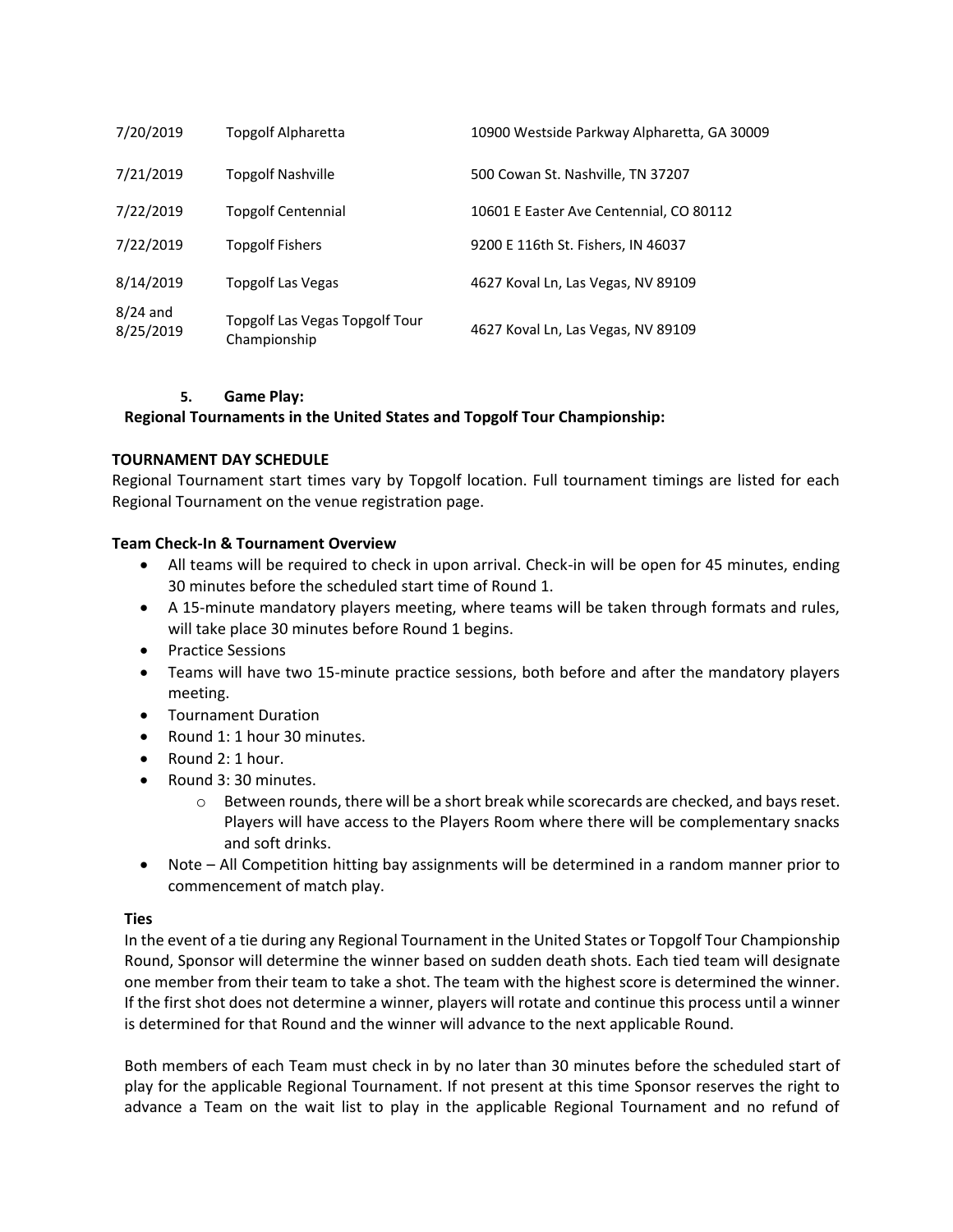registration fee will be provided to disqualified Team.

All participants are required to bring photo identification to the Regional Tournament, and to the Topgolf Tour Championship if determined to be a Regional Champion.

Golf equipment used during Competition must meet Equipment Rules as provided in Appendix II of the Rules of Golf; any participant using "illegal" equipment will be eliminated from Competition.

All participants must hit their shots in the order directed by the game type. Any participants caught hitting out of order will be eliminated from the Competition.

Only the Competition designed Bay Auditor is allowed to make ball edits to the screen. All ball edits must be made prior to the next shot. Any edits that are requested once another ball has been hit will be denied.

All four (4) participants playing in a bay will attempt to agree to the change in the score in order for the ball edit to be made by the Bay Auditor. If the four (4) participants cannot reach an agreement, the Bay Auditor will make the final decision.

Any participant making ball edits on their game panel will be eliminated from Competition.

All games will have a 30-minute time limit per game**.** Teams will be notified at the following time markers of how much game time is remaining:

- a. 15 minutes
- b. 10 minutes
- c. 5 minutes
- d. 2 minutes

*Except for Round 1 where there will be an additional notification when there are 30 minutes remaining.*

All balls not played prior to the time limit expiring will be recorded as zeros.

The Topgolf Tour will not allow any outside use of technology devices such as Rangefinders of Electronic Measuring devices. Any such use will cause for immediate elimination from the competition.

Anyone behaving in a disorderly or disruptive manner, breaking or attempting to break the game play rules or cheating or attempting to cheat, may be asked to leave the premises and be disqualified from the Competition as determined by Sponsor in its sole discretion.

**Participation Dress Code**: Participants can wear any clothes or shoes that he/she feels comfortable wearing while participating in Competition, however, clothing must not feature famous characters, brand names or logos or otherwise display copyrighted or trademarked materials or properties.

**6. Regional Champion and Military Division Winner Selection and Notification in the United States:** There will be one (1) winning Team from each Regional Tournament Venue for a total of up to seventeen (17) winning Teams in the United States, one (1) winning Team in Australia, and one (1)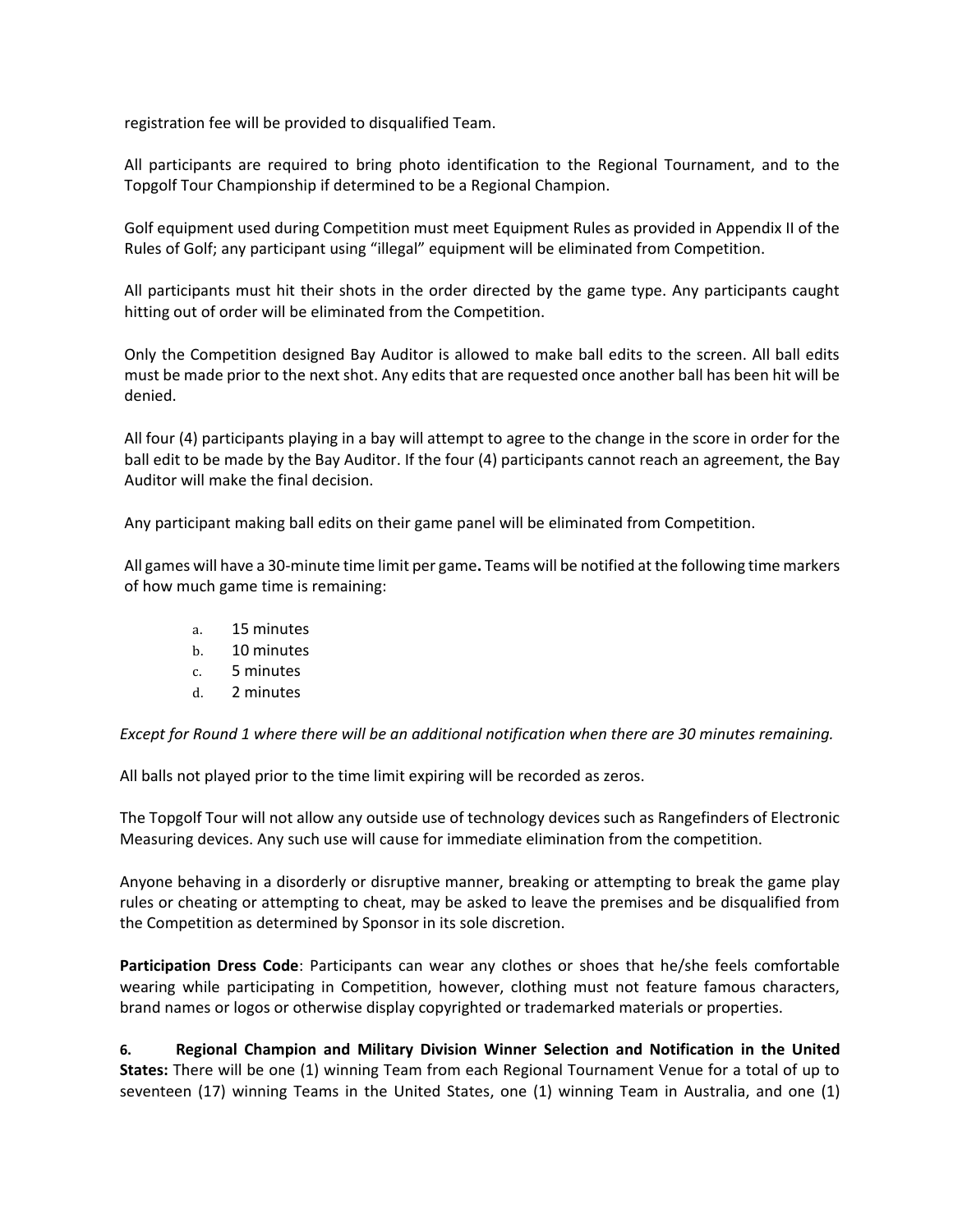winning Team in the United Kingdom. The Team with the highest score in the Final Round of the Regional Tournament at each Venue will be determined to be the winning Team for that Venue. In addition, the highest scoring team from the Military Division, that is not already a Regional Champion, will be determined to be the winning Team from the Military Division. Sponsor will attempt to contact the potential Regional Champions and the Military Division winner via the telephone number provided at time of registration and by entering the Competition the participant hereby grants permission to be contacted via telephone. If a potential Regional Champion or Military Division winner cannot be reached directly within a forty-eight (48) hour period, does not meet the eligibility requirements and/or is unable or unwilling to accept the Regional Champion Prize or to further compete as the Military Division winner for any reason other than inability to do so to maintain amateur status, the potential Regional Champion or Military Division winner and his/her Team will be disqualified from the Competition and, if time permits, the second place Team at that applicable Venue or in the Military Division will be awarded the Regional Champion Prize pending verification and compliance with these Official Rules. In addition, if a team member of a Regional Champion Team is not available to continue with the Competition, Sponsor may pair the other team member from that team with a new second player for the purposes of playing in the rest of the Championship.

# **7. Prizes:**

**REGIONAL CHAMPION PRIZES**: Each Regional Champion and the winning Team from the Military Division **(except for any Regional Champion that has elected not to waive their amateur status)** will receive a trip to Las Vegas, NV ("Destination") to participate in the Topgolf Tour Championship, on or about August 24-25, 2019, but subject to change in Sponsor's sole discretion. The trip will include: (i) round trip coach class air transportation for Regional Champion Winner which shall originate from an airport of Sponsor's choice near Regional Champion Winner's or Military Division Winner's primary residence to Destination, with an approximate retail value ("ARV") of **\$600.00**; (ii) two (2) nights hotel accommodations for each individual Team member at a hotel selected by Sponsor for Regional Champion Winner, which will be one (1) standard room based on single occupancy (meals, telephone calls, tips, gratuities, and other incidentals and costs are not included), with an ARV of **\$650.00**; and (iii) food and beverage during the Topgolf Tour Championship and pre- Topgolf Tour Championship Sponsor hosted events, with an ARV of **\$250.00** collectively (the "Regional Champion Prize"). The total ARV of each Regional Champion Prize is estimated to be **\$1,500.00**.

**NOTE:** For Regional Tournament Winners that Reside in Nevada, or any other Regional Tournament Winner or Military Division Winner that resides within **100** miles of Destination, the flight portion of the Regional Champion Prize will not be awarded, and no compensation or substitution will be provided for the difference in prize value. These Winners will be responsible for making all arrangements necessary to travel to the Topgolf Tour Championship. The total ARV of the Regional Champion Prize for these Winners will be **\$750.00**.

# **ANY REGIONAL CHAMPION OR MILITARY DIVISION WINNER WHO ELECTED TO RETAIN THEIR AMATEUR STATUS WILL NOT RECEIVE THE REGIONAL CHAMPION PRIZE SPECIFIED ABOVE, AND NO PRIZE WILL BE AWARDED IN LEIU OF THAT PRIZE.**

**TOPGOLF TOUR CHAMPIONSHIP PRIZES: This Prize is only available to: (i) a Tour Champion Winner that is not an amateur; and/or (ii) a Tour Champion Winner that elected to waive their amateur status.**  The two (2) members of the winning Topgolf Tour Championship Team will **each** receive **\$25,000.00**, each a ("Topgolf Tour Championship Prize").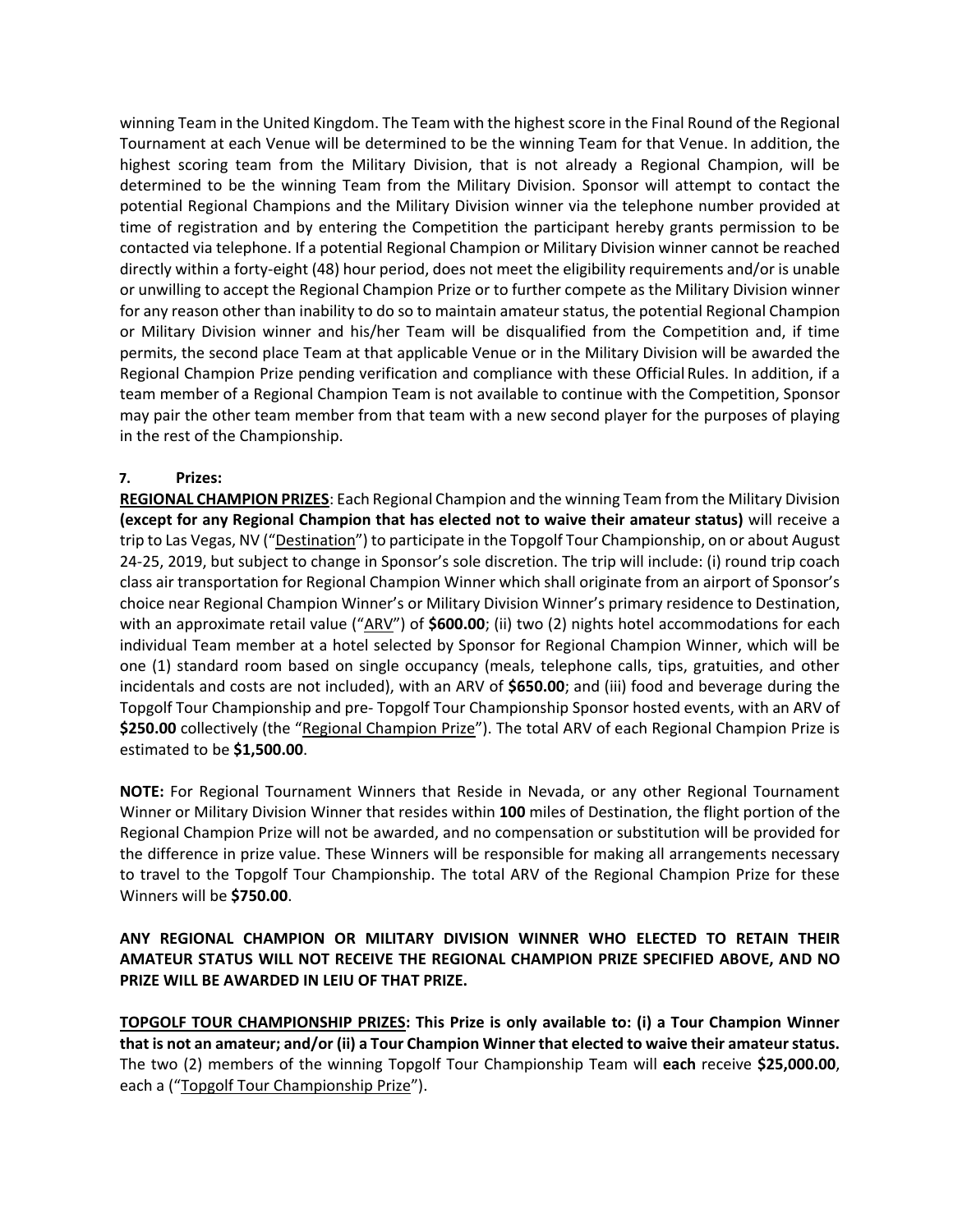**ALTERNATE TOPGOLF TOUR CHAMPIONSHIP PRIZES FOR AN AMATEUR PLAYER THAT DID NOT ELECT TO WAIVE THEIR AMATEUR STATUS PRIOR TO THE TOPGOLF TOUR CHAMPIONSHIP:** These Topgolf Tour Championship Winners will each receive **\$750.00** in Topgolf gift cards (subject to the terms and conditions of gift cards), with an ARV of **\$750.00** for each Winner, each an ("Alternate Prize"). This Prize is in lieu of the Topgolf Tour Championship Prize and cannot be exchanged or in any way converted to cash. Converting this Alternate Prize to cash could put Winner' amateur status in jeopardy. In the event that the Topgolf Tour Championship Team includes one (1) or two (2) amateur players that have not waived their amateur status, Topgolf will award the remaining **\$24,250.00** or **\$48,500.00**, as applicable, to the runner up Team. For clarification purposes, if the runner-up Team consists of two (2) non-amateur players or two (2) amateur players that waived their amateur status, then the Prize amount would be divided equally to each player. If the runner-up Team was made up of one (1) amateur and one (1) nonamateur player, then the Prize amount would be distributed as follows: **\$750.00** would be awarded to the amateur player and the remaining Prize amount would be awarded to the non- amateur player. If the runner-up Team is made up of two (2) amateur players, then each player would receive **\$750.00** and the remaining Prize amount would be awarded to the second runner-up Team and so on using the same Prize award rules as stated above.

**BACK–UP TEAM PRIZING:** The Back-Up Team will receive two (2) hours complimentary game play at Topgolf Las Vegas valid on the day of the Topgolf Tour Championship for being available on the day of the Topgolf Tour Championship to step in for any Regional Championship Team that for any reason is not able to participate in Topgolf Tour Championship.

The Regional Champion Prizes, Topgolf Tour Championship Prizes and Alternate Prizes will hereinafter collectively be referred to as ("Prize" or "Prizes"). The Regional Champion Prize Winners and the Topgolf Tour Championship Prize Winners will hereinafter collectively be referred to as ("Winner" or "Winners"). The total ARV of all of the Prizes available to be won is up to **\$110,000.00**. The ARVs are subject to change based on current market conditions at time of Prize fulfillment, and the time of travel and the distance between departure and Destination. Any difference between the ARVs and the actual values, if any, will not be awarded.

Winners are responsible for all costs and expenses associated with Prize acceptance and use that are not specified herein as being awarded. Prize dates are subject to change in Sponsor's sole discretion.

**8. Publicity Release:** By participating in Competition, each participant grants to Sponsor, and its representatives, affiliates, licensees and assigns, the right and permission to interview, film, videotape and photograph the participant ("Images"). These Images will be owned by Sponsor. Sponsor and each of its designees shall have the right to use, re-use, reproduce, publish, display, exhibit, distribute, edit, adapt, post, stream, copy and exploit such Images, and all elements embodied therein, including any names, likenesses, picture, performance, voice, conversation, biographical or Prize information, address, and any other attributes of participant, individually or with others, in whole or in part, in conjunction with other material, if any, in any and all media now known or hereafter devised, for the purpose of trade, advertising, publicity, promotion, or a Competition Winner List or any other lawful purpose whatsoever, in perpetuity, throughout the world, without additional compensation, consideration, notification, permission or approval, except where prohibited by law.

**9. Regional Champion Verification:** To be eligible to be declared a Regional Tournament Winner or Military Division Winner and to receive the Regional Champion Prizes, if applicable, and participate in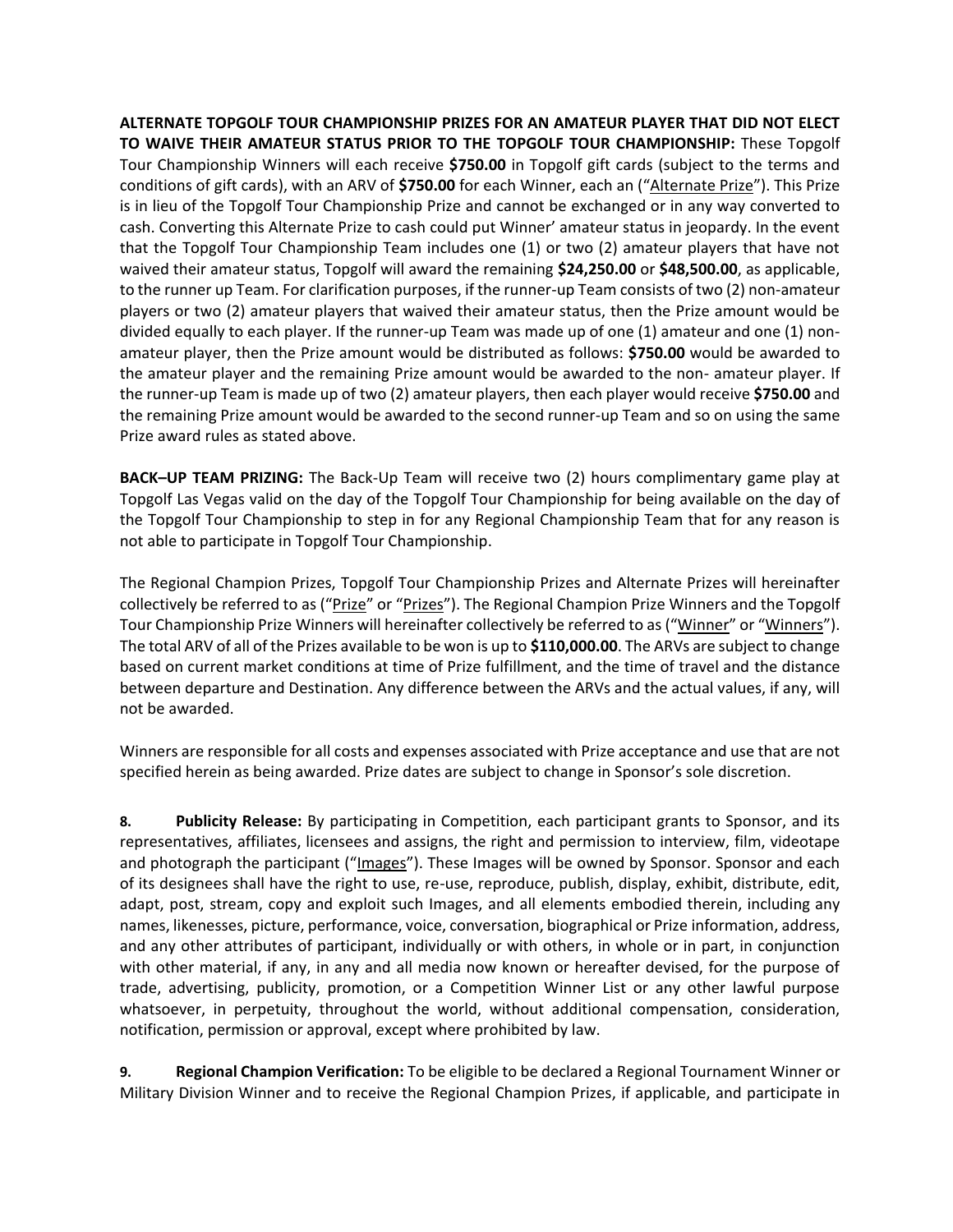the Topgolf Tour Championship and be eligible for the Topgolf Tour Championship Prize, the potential Regional Champions **must both** declare their acceptance of the Regional Champion Prize within three (3) days of notification and the potential Regional Champions and the Military Division Winners must sign and return to Sponsor and/or Media Administrator, within five (5) days of issuance of such documentation from Sponsor: (i) a complete and valid IRS Form W9 or equivalent; (ii) an Affidavit of Eligibility and Release that: (a) releases Competition Entities from any and all liability, loss, claims, demands, and causes of action for personal injuries or death and/or damage to personal or real property, theft, loss, or any other harm suffered directly or indirectly from potential Regional Champion's or Military Division Winner's participation in Competition, including, but not limited to, traveling to, preparing for and/or participating in any Competition related activity, or the acceptance, possession, or use or misuse of any Prize; and (b) except where prohibited by law, grants Competition Entities the right to use potential Regional Champion's or Military Division Winner's name, picture and/or likeness, or biographical information or voice for trade, advertising and publicity purposes, in any media now known or hereafter devised, throughout the world, in perpetuity, without additional compensation or consideration or notification. In addition, each potential Regional Champion, or Military Division Winners except for any potential Regional Champion or Military Division Winners that may already has an existing, valid Licensing Rights Agreement with Topgolf, will be presented with a Player Services Agreement that will be required to be signed. Entry into Competition constitutes agreement to sign such releases and agreements. If a potential Regional Champion or Military Division Winner does not sign this release and Player Services Agreement and return them within the time frame specified, the potential Regional Champion or Military Division Winner and his/her Team member may both be disqualified, and the Prizes forfeited. When such documentation is properly executed and providing both potential Regional Champions or Military Division Winners are otherwise in compliance with the Official Rules, both potential Regional Champions or Military Division Winners will each be determined to be a ("Regional Champion" or a "Military Division Winner").

Sponsor reserves the right to conduct a background check of any and all records of the potential Regional Champions, or Military Division Winners including without limitation, civil and criminal court records, police reports and driving records. To the extent necessary under law, potential Regional Champions or Military Division Winners shall authorize this background check. Sponsor reserves the right, in its sole discretion, to disqualify any potential Regional Champion or Military Division Winners and his/her Team member from continuation in the Competition based on the background check if any potential Regional Champion has been charged with or convicted of a crime, or in Sponsor's sole discretion is otherwise grossly offensive or violated generally accepted standards of behavior or otherwise leads the Sponsor to believe or conclude that the public association with the potential Regional Champions or Military Division Winners subjects Sponsor to ridicule, contempt, controversy, embarrassment or scandal.

If a potential Regional Tournament Winner is unable to participate in or accept the Prize or any portion of the Prize for any reason, Sponsor will have no further obligation to the potential Regional Tournament Winner. Prize or Prize documents returned as undeliverable will result in forfeiture of Prize. Sponsor expressly reserves the right to delay the announcement of the Winners for any reason Sponsor deems necessary.

By participating in Competition, Regional Champions and Military Division Winners acknowledge that Competition Entities have not and will not obtain or provide insurance of any kind relating to the Prizes and that Regional Champions or Military Division Winners will be responsible for obtaining and paying for any form of insurance relating to the Prizes that Regional Champions or Military Division Winners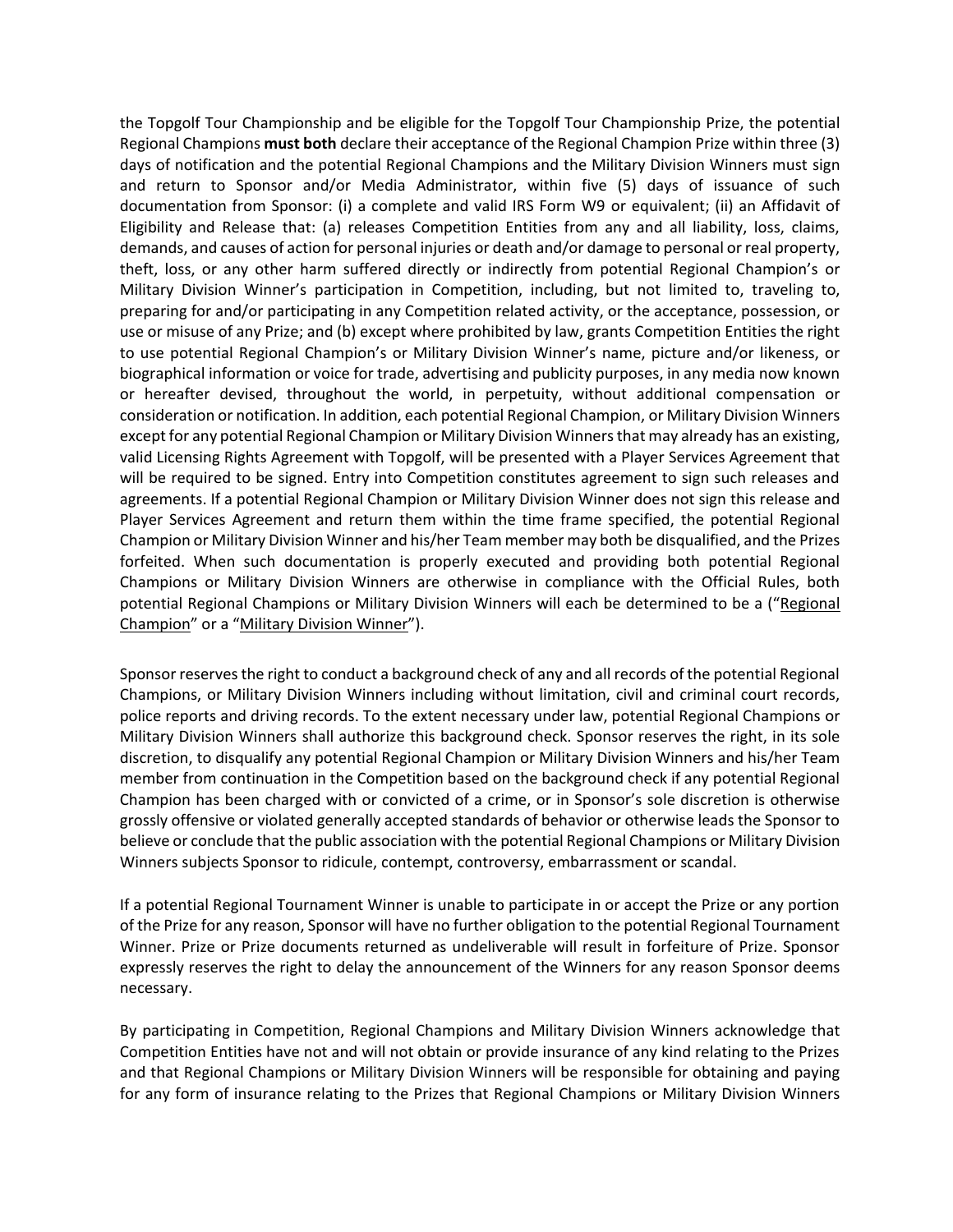deem appropriate.

**10. Prize Terms:** The dates for fulfillment of the Prizes will be on or about August 25, 2019, but subject to change in Sponsor's sole discretion. If for any reason any Prize is unavailable, or any Prize or related event is delayed, cancelled or postponed, or for any other reason, Sponsor reserves the right to modify the Competition in its sole discretion and award a substitute Prize, or portion of Prize, of comparable or greater value as set forth in these Official Rules. No substitution, transfer, assignment or cash equivalent of the Prize, or any portion thereof, is permitted by a Winner. Competition Entities shall have no responsibility or obligation to a Winner who is unable or unavailable to, or who does not for any reason, accept or utilize the Prizes. All costs and expenses not specifically listed above as part of the Prizes, including, without limitation; passports or other travel documentation, transportation (unless specified as being included), meals, snacks, beverages, mini-bar, entertainment, tips, gratuities, souvenirs, personal expenses, damages to hotel rooms, baggage fees, travel insurance, departure taxes and fees, and any equipment to be used in connection with the Prizes, are solely Winner's responsibility. The Finalists may be required to provide a credit card to the hotel to cover any incidental costs incurred.

PRIZES ARE PROVIDED "AS IS". PARTICIPANTS ACKNOWLEDGE THAT COMPETITION ENTITIES HAVE NEITHER MADE NOR ARE IN ANY MANNER RESPONSIBLE OR LIABLE FOR ANY WARRANTY, REPRESENTATION OR GUARANTEE, EXPRESS OR IMPLIED, IN FACT OR IN LAW, RELATIVE TO THE PRIZES AND ANY IMPLIED WARRANTY OF MERCHANTABILITY OR FITNESS FOR A PARTICULAR PURPOSE. Prizes pictured in online television, print advertising, and other Competition materials are for illustrative purposes only. Arrangements for the fulfillment of the Prizes, including all travel arrangements, will be made by Sponsor.

Sponsor will determine in its sole discretion the airline and hotel to be provided as part of the Regional Champion Prize. Or Military Division Winner prize All travel dates are subject to change in Sponsor's sole discretion. If a Regional Tournament Winner is not available or able to travel on the dates specified by Sponsor, Regional Tournament Winner privileges for that Team will be terminated and the Regional Tournament Team next in contention for Winner designation from that Venue will be selected as the alternate Winners if time permits. Travel restrictions, conditions and limitations may apply. Travel arrangements are subject to availability and must be roundtrip. Competition Entities shall not be responsible for any damage to baggage or any cancellations, delays, diversions or substitutions or any acts or omissions whatsoever by the air carriers, hotels or other transportation companies or any other persons providing any element of the Regional Championship Prize or associated with the Regional Championship Prize. Winners must possess valid travel documents in order to travel.

**11. Taxes:** All Winners with Prize values over **\$600.00** must supply Sponsor and/or Media Administrator with their social security number. An IRS Form 1099 or equivalent will be issued in the name of Winner for the actual value of the Prize awarded if the actual value of Prize is over **\$600.00**. All federal, state and local taxes, and any other costs and expenses associated with acceptance or use of Prize not specifically provided for in these Official Rules are solely the Winner's responsibility, but Sponsor has the right to withhold any amounts required by law.

**12. General Terms:** Competition Entities are not responsible if Competition cannot take place, or if any Prize cannot be awarded due to delays, interruptions or failures due to acts of God, war, natural disasters, weather, acts or threats of terrorism, strikes, lockouts, labor disputes, work stoppages, fire, acts of government, or other events outside of the reasonable control of Competition Entities. If, for any reason Competition is not capable of running as planned, including, without limitation, infection by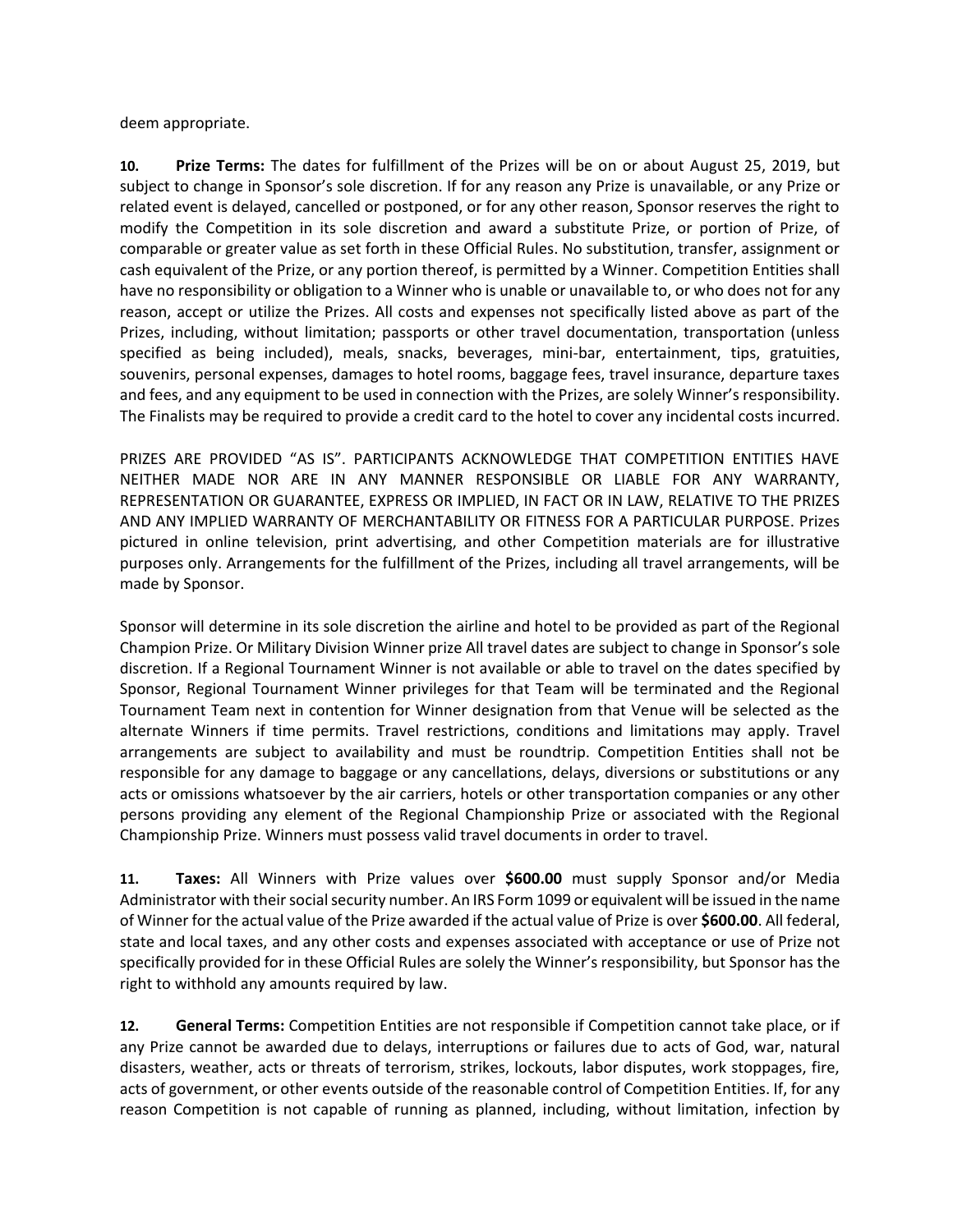computer virus, bugs, tampering, unauthorized intervention, fraud, technical failures, or any other causes beyond the reasonable control of Competition Entities, which, in Sponsor's sole determination, corrupts or affects the administration, security, fairness, integrity or proper conduct of this Competition, Sponsor reserves the right, in its sole discretion, to cancel, terminate, modify, or suspend Competition or any part of the Competition. If Competition or any part of the Competition is terminated or modified prior to the end date of the Competition, notice will be posted on **[http://tour.topgolf.com](http://tour.topgolf.com/)** and Sponsor will use best efforts to reschedule complete Competition, or remaining elements of Competition at a later date or Sponsor may select Regional Champions for a Venue from participants in previous competitions at that Venue. Sponsor reserves the right to modify and amend these Official Rules from time to time during Competition for clarification purposes. Failure by Sponsor to enforce any term of these Official Rules shall not constitute a waiver of that provision.

By participating in the Competition, all participants agree to indemnify and hold harmless Competition Entities from any and all liability arising out of or relating in any way to participant's participation in Competition and to release all rights to bring any claim, action or proceeding against Competition Entities. This includes, but is not limited to, any and all claims, liabilities, losses, fees, lawsuits, demands, damages, and causes of action (including attorneys fees) for personal injuries or death and/or damage to personal or real property, theft, loss, or any other harm suffered directly or indirectly from participant's participation in Competition or the receipt or use of the Prizes.

Competition Entities assume no responsibility for and will disqualify registration/entries that are: stolen, late, lost, illegible, incomplete, invalid, unintelligible, altered, tampered with, unauthorized, fraudulent, damaged, destroyed, delayed, misdirected, not received, or that have incorrect or inaccurate information, whether caused by any of the equipment or programming associated with or utilized in the Competition, or by any human, mechanical or electronic error that may occur in the processing of the registrations in the Competition, or other errors appearing within the Official Rules or in any Competition related advertisements. Competition Entities assume no responsibility for any typographical or other error in the printing of the offer, administration of Competition, errors in processing registrations, identifying the Winners, in the announcement of the Prizes and Winners, and the delivery of the Prizes, any problems or technical malfunction of any telephone network or lines, mobile phone, computer systems, online systems, servers or providers, computer equipment, software, failure of any e-mail or players on account of technical problems or traffic congestion on the Internet or on any web site, or any combination thereof, including, without limitation, any injury or damage to participant's or any other person's computer system/software or mobile phone or other portable electronic device related to or resulting from participation or downloading any materials in the Competition. Use of any device to automate or subvert registration is prohibited and any entries received by such means will be void. No software-generated, robotic, programmed, script, macro or other automated registration/entries are permitted, and any entries received by such means will be void. Sponsor reserves the right in its sole discretion to disqualify any person they suspect or find: (i) to have used a software generated, robotic, programmed, script, macro or other automated registration/entry; (ii) to have tampered with the registration/entry process or the operation of Competition; (iii) to be acting in a disruptive manner, or with the intent to annoy, abuse, threaten or harass any other person; (iv) to display behavior that will bring such person or Competition Entities into disgrace; (v) to have provided inaccurate information on any legal documents submitted in connection with Competition; or (vi) to be acting in violation of these Official Rules**.** ANY VIOLATION OF THESE OFFICIAL RULES BY A FINALIST OR WINNER WILL RESULT IN SUCH FINALIST OR WINNER'S DISQUALIFICATION AS A FINALIST OR WINNER OF THE COMPETITION AND ALL PRIVILEGES AS A FINALIST OR WINNER WILL BE IMMEDIATELY TERMINATED.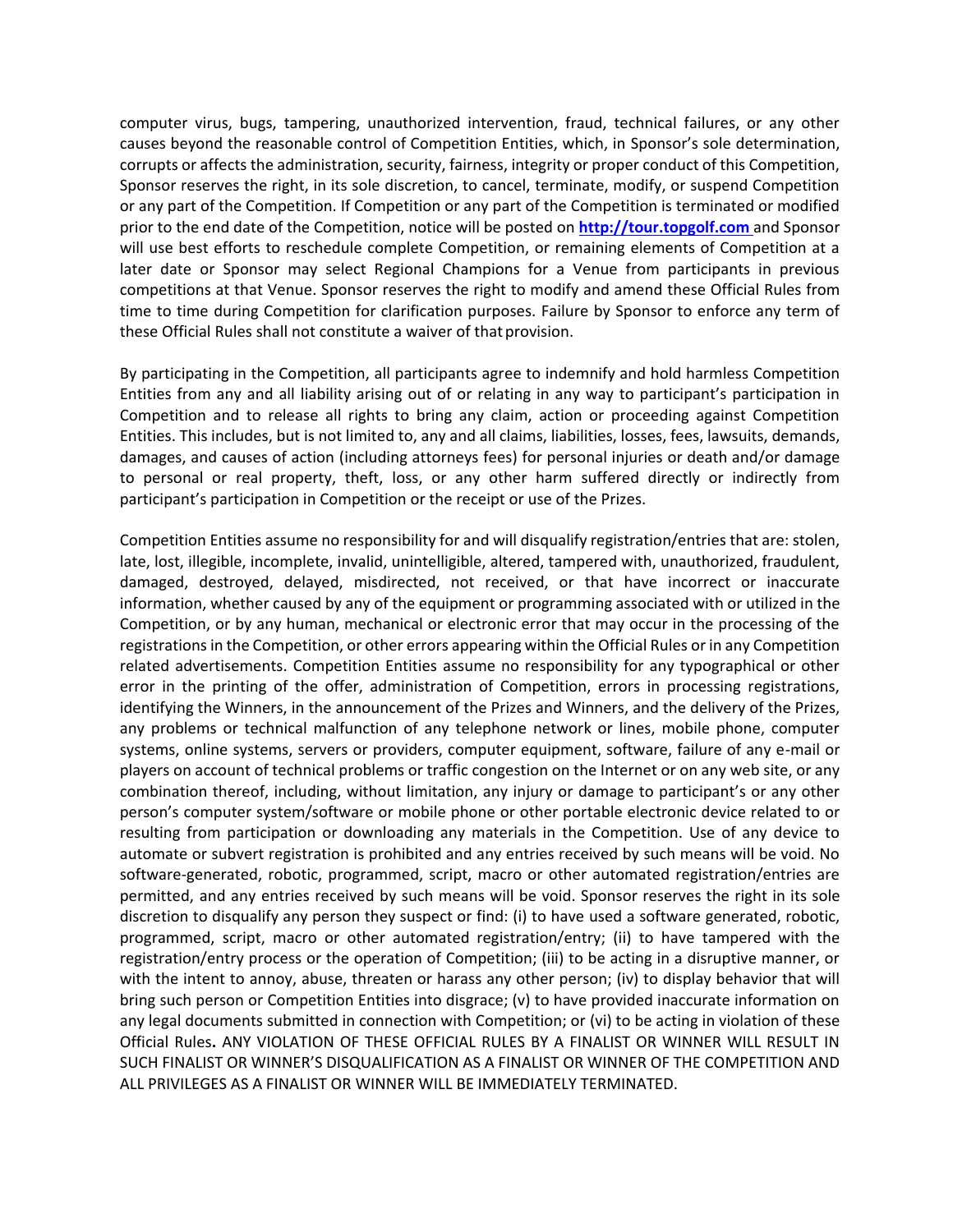AS A CONDITION OF ENTERING THE COMPETITION, PARTICIPANT AGREES THAT: (I) UNDER NO CIRCUMSTANCE WILL PARTICIPANT BE PERMITTED TO OBTAIN AWARDS FOR, AND PARTICIPANT HEREBY WAIVES ALL RIGHTS TO CLAIM, PUNITIVE, INCIDENTAL, CONSEQUENTIAL OR ANY OTHER DAMAGES, OTHER THAN FOR OUT-OF-POCKET EXPENSES; (II) ALL CAUSES OF ACTION ARISING OUT OF OR CONNECTED WITH THIS COMPETITION, OR ANY PRIZE AWARDED, SHALL BE RESOLVED INDIVIDUALLY -- WITHOUT RESORT TO ANY FORM OF CLASS ACTION – BY BINDING ARBITRATION (BY A SINGLE NEUTRAL ARBITRATOR SELECTED BY SPONSOR IN ITS SOLE AND ABSOLUTE DISCRETION); AND (III) ANY AND ALL CLAIMS, JUDGMENTS AND AWARDS SHALL BE LIMITED TO ACTUAL OUT-OF- POCKET COSTS INCURRED, BUT IN NO EVENT SHALL SUCH CLAIMS, JUDGMENTS OR AWARDS INCLUDE ATTORNEYS' FEES. THIS COMPETITION SHALL BE GOVERNED BY AND CONSTRUED IN ACCORDANCE WITH THE LAWS OF THE STATE OF TEXAS.

ANY ATTEMPT BY ANY PERSON TO DELIBERATELY DAMAGE ANY WEBSITE ASSOCIATED WITH THIS COMPETITION OR UNDERMINE THE LEGITIMATE OPERATION OF THE COMPETITION BY CHEATING, ENGAGING IN DECEPTION, OR ANY OTHER UNFAIR PLAYING PRACTICES OR ANY OTHER MEANS MAY BE IN VIOLATION OF CRIMINAL AND CIVIL LAW AND SHOULD SUCH AN ATTEMPT BE MADE, SPONSOR WILL DISQUALIFY ANY SUCH PARTICIPANT, AND SPONSOR RESERVES THE RIGHT TO SEEK REMEDIES AND DAMAGES (INCLUDING ATTORNEYS' FEES) FROM ANY SUCH PERSON OR PERSONS TO THE FULLEST EXTENT PERMITTED BY LAW.

**13. Request for Names of Winners and Official Rules:** All requests for a copy of the Official Rules and for the names of the Winners (first name and state) must be made by December 31, 2019. Vermont residents may omit return postage if requesting a set of Official Rules. For the names of the Winners and/or Official Rules: (i) send a self- addressed stamped envelope to: Topgolf Media, LLC, Attention: **2019 Topgolf Tour**, 8750 N. Central Expressway, Suite 1200, Dallas, TX 75231; and (ii) write, as applicable, "Winners List" or "Official Rules" on the lower left-hand corner of the envelope.

**14. Sponsored by:** This Competition is sponsored by Topgolf Media, LLC, 8750 N. Central Expressway, Suite 1200, Dallas, TX 75231.

# **ABBREVIATED LEGALS**

The Competition is open to persons who are: (i) legally and physically residing in one of the 50 United States or the District of Columbia, or Australia, United Kingdom, or in the European Union; (ii) at least twenty-one (21) years of age as of the date of the applicable Regional Tournament; and (iii) not current status holding members of the PGA TOUR, LPGA TOUR European Tour, ISPS HANDA PGA Tour of Australasia, and/or the Ladies European Tour, i.e. Full Time Status or Conditional Status, unless Sponsor has granted a waiver.

Competition general registration commences at 12:00 AM CT on May 2, 2019 and ends at 11:59 PM CT on August 11, 2019.

Subject to Official Rules at **[https://tour.topgolf.com/assets/docs/topgolftour-officialrules.pdf.](http://tour.topgolf.com/docs/TopgolfTour-OfficialRules.pdf)** For registration, game play prize descriptions see Official Rules.

Sponsor: Topgolf Media, LLC, 8750 N. Central Expressway, Suite 1200, Dallas, TX 75231.

VOID OUTSIDE OF THE 50 UNITED STATES, THE DISTRICT OF COLUMBIA, THE UNITED KINGDOM,